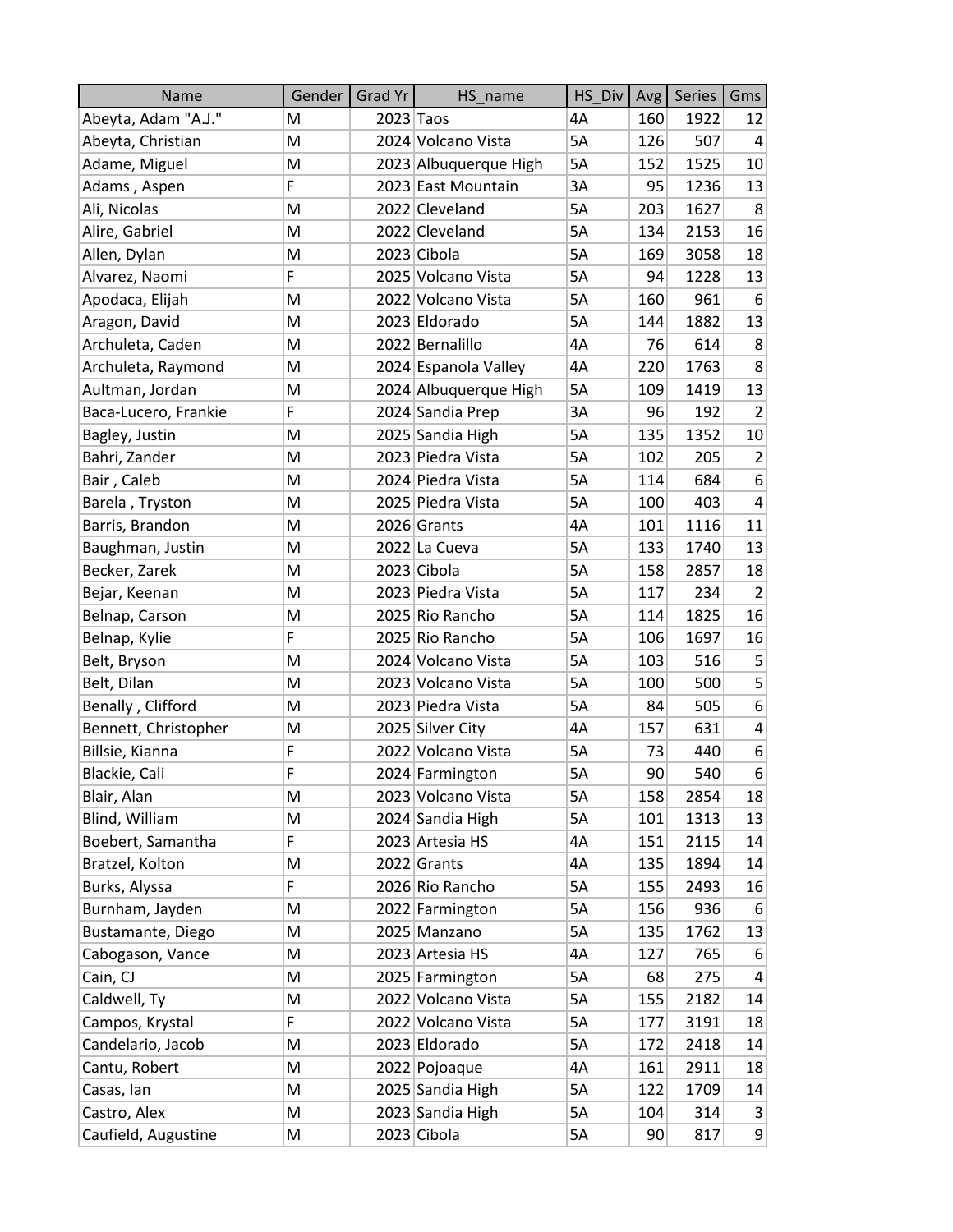| Cavalier, Daija    | F |             | 2022 Albuquerque High | 5A | 107 | 1289 | 12               |
|--------------------|---|-------------|-----------------------|----|-----|------|------------------|
| Cervantes, Nick    | M |             | 2025 Bosque           | 3A | 78  | 157  | $\overline{2}$   |
| Chavez, Diego      | M |             | 2024 Volcano Vista    | 5A | 104 | 1047 | 10               |
| Chavez, Justin     | M |             | 2023 Pojoaque         | 4A | 146 | 1759 | 12               |
| Chavez, Matthew    | M |             | 2023 Artesia HS       | 4A | 141 | 1134 | 8                |
| Chavez, Matthew    | M |             | $2023$ Taos           | 4A | 119 | 1437 | 12               |
| Chavez, Sebastian  | M | $2026$ Taos |                       | 4A | 80  | 971  | 12               |
| Chisholm, Dallin   | M |             | 2025 Rio Rancho       | 5A | 103 | 1341 | 13               |
| Cisco, Telia       | F |             | 2025 Farmington       | 5A | 82  | 495  | $6 \overline{6}$ |
| Clark, Logan       | M |             | 2024 Manzano          | 5A | 176 | 1761 | 10               |
| Clayton, Ava       | F |             | 2024 Rio Rancho       | 5A | 96  | 1352 | 14               |
| Clemens, Consuelo  | M |             | 2024 Sandia Prep      | 3A | 98  | 393  | 4                |
| Connors, Kaleb     | M |             | 2022 La Cueva         | 5A | 125 | 1633 | 13               |
| Cordova, Chad      | M |             | 2022 Sandia Prep      | 3A | 151 | 1208 | $\bf 8$          |
| Cordova, Klaryssa  | F |             | 2023 Volcano Vista    | 5A | 85  | 171  | $\overline{2}$   |
| Cordova, Seth      | M |             | 2026 Sandia Prep      | 3A | 102 | 816  | $\bf 8$          |
| Cousins, Connor    | M |             | 2023 Sandia High      | 5A | 180 | 1083 | 6                |
| Daley, Peter       | M |             | 2025 La Cueva         | 5A | 128 | 1664 | 13               |
| Damron, Robert     | M |             | 2022 Grants           | 4A | 141 | 1986 | 14               |
| Delgado, Malachi   | M |             | 2023 Sandia High      | 5A | 100 | 1310 | 13               |
| Dixon, Zain        | M |             | 2023 Albuquerque High | 5A | 133 | 2143 | 16               |
| Dooley, Dylann     | M |             | 2024 Sandia Prep      | 3A | 98  | 590  | 6                |
| Driscoll, Simon    | M |             | 2022 Sandia High      | 5A | 135 | 679  | 5                |
| Duncan, Delayla    | F |             | 2024 Farmington       | 5A | 70  | 283  | $\overline{4}$   |
| Duong, Vinh        | M |             | 2025 Del Norte        | 4A | 94  | 1504 | 16               |
| Duran, Dakotah     | F |             | 2024 Pojoaque         | 4A | 96  | 1539 | 16               |
| Duran, Donovan     | M |             | 2023 Pojoaque         | 4A | 134 | 1884 | 14               |
| Elizarde, Fernando | M | 2025 Taos   |                       | 4A | 76  | 914  | 12               |
| Ellis, Amelia      | F |             | 2023 Silver City      | 4A | 158 | 634  | 4                |
| Encinas, Adam      | M |             | 2023 Pojoaque         | 4A | 117 | 1638 | 14               |
| Espinoza, Angelina | F |             | 2023 Robertson        | 3A | 77  | 466  | $6 \overline{6}$ |
| Faulhaber, Kai     | M |             | 2023 La Cueva         | 5A | 197 | 395  | $\overline{2}$   |
| Federico, Abel     | M |             | 2025 Manzano          | 5A | 101 | 1320 | 13               |
| Felipe, Javin      | M |             | 2022 Sandia Prep      | 3A | 104 | 624  | 6                |
| Fetrow, Desiree    | F |             | 2024 Farmington       | 5A | 71  | 427  | 6                |
| Figueroa, Jiselle  | F |             | 2024 Sandia High      | 5A | 105 | 211  | 2                |
| Figueroa, Kenia    | F |             | 2024 Espanola Valley  | 4A | 97  | 782  | 8                |
| Foster, William    | M |             | 2025 Sandia High      | 5A | 63  | 254  | 4                |
| Francisco, Ariel   | F |             | 2022 Grants           | 4A | 96  | 1158 | 12               |
| Friedman, Adam     | M |             | 2023 Sandia Prep      | 3A | 141 | 1411 | 10               |
| Gallegos, Celedon  | M |             | $2024$ Taos           | 4A | 131 | 1315 | 10               |
| Gallegos, Donald   | M |             | 2022 Cleveland        | 5A | 183 | 3306 | 18               |
| Gallegos, Jacob    | M |             | 2022 Cleveland        | 5A | 153 | 2766 | 18               |
| Gallegos, Savanah  | F |             | 2022 Robertson        | 3A | 77  | 465  | 6                |
| Gallegos, Stephen  | M |             | 2022 Volcano Vista    | 5A | 176 | 2824 | 16               |
| Garcia, Nick       | M |             | 2023 Bernalillo       | 4A | 140 | 1820 | 13               |
| Garde, Adam        | M |             | 2025 Cleveland        | 5A | 98  | 688  | $\overline{7}$   |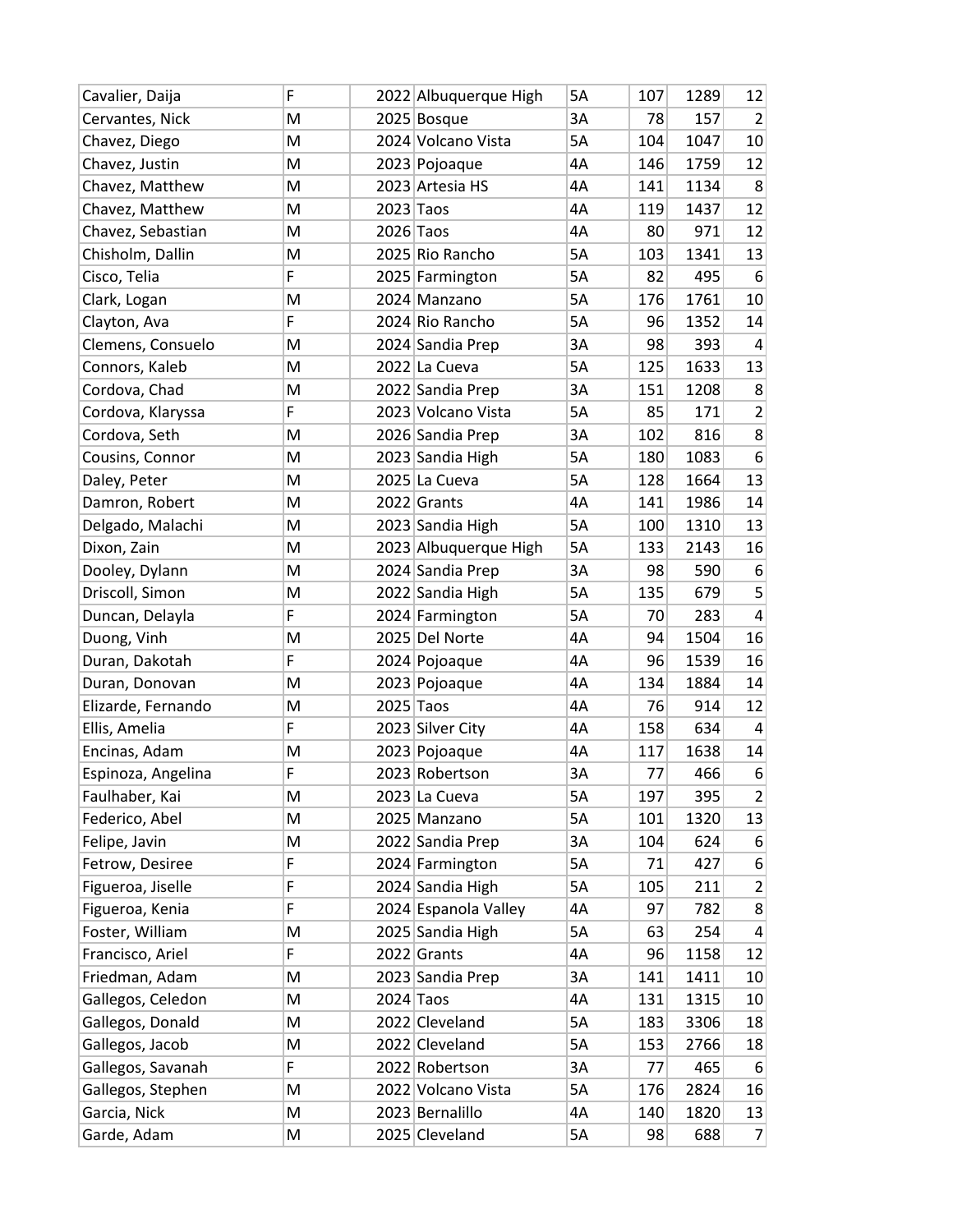| Garnett, Jessica     | F | 2023 Volcano Vista    | 5A | 87  | 1488 | 17               |
|----------------------|---|-----------------------|----|-----|------|------------------|
| Gaussion, Thomas     | M | 2025 Sandia High      | 5A | 97  | 1265 | 13               |
| Gifford, Michael     | M | 2026 Grants           | 4A | 102 | 1230 | 12               |
| Gilbertson, Skyler   | M | 2024 La Cueva         | 5A | 123 | 1856 | 15               |
| Giron, Darren        | M | 2023 Pojoaque         | 4A | 149 | 598  | $\overline{4}$   |
| Gomez, Ayden         | M | 2026 Artesia HS       | 4A | 166 | 2324 | 14               |
| Gomez, Dominic       | M | 2023 Volcano Vista    | 5A | 134 | 2428 | 18               |
| Gonzales, Alex       | M | 2025 Sandia High      | 5А | 98  | 1382 | 14               |
| Gonzales, Fermin     | M | 2023 Sandia Prep      | 3A | 115 | 230  | $\overline{2}$   |
| Gonzales, Jaylenx    | F | 2024 Albuquerque High | 5A | 111 | 666  | $6 \overline{6}$ |
| Gonzales, Jeremiah   | M | 2023 Artesia HS       | 4A | 157 | 1893 | 12               |
| Gonzales, Joshua     | M | $2022$ Taos           | 4A | 101 | 1114 | 11               |
| Griego, Kevin        | M | 2023 Bernalillo       | 4A | 136 | 1916 | 14               |
| Grimes, Matthew      | M | 2022 Albuquerque High | 5A | 188 | 3387 | 18               |
| Guinn, Isaiah        | M | 2025 Espanola Valley  | 4A | 97  | 1073 | 11               |
| Gutierrez, Christian | M | 2025 La Cueva         | 5A | 94  | 854  | 9                |
| Haack, Austin        | M | 2025 Sandia High      | 5A | 130 | 1308 | 10               |
| Hagelbarger, Amber   | F | 2024 Piedra Vista     | 5A | 88  | 529  | 6                |
| Haines, Kadence      | F | 2023 Volcano Vista    | 5A | 108 | 1088 | 10               |
| Haines, Kenadie      | F | 2025 Volcano Vista    | 5A | 103 | 1649 | 16               |
| Hall, Elijah         | M | 2025 Pojoaque         | 4A | 122 | 1475 | 12               |
| Harcrow, Sara        | F | 2022 Piedra Vista     | 5A | 108 | 217  | $\overline{2}$   |
| Harmon, Ava          | F | 2024 Albuquerque High | 5A | 92  | 1478 | 16               |
| Harmon, Collin       | M | 2022 Albuquerque High | 5A | 152 | 2432 | 16               |
| Heaton, Ryan         | M | 2025 Bernalillo       | 4A | 148 | 1332 | 9                |
| Heckroth, Ben        | M | 2025 Sandia High      | 5A | 201 | 807  | $\overline{4}$   |
| Heckroth, Tyler      | M | 2017 Eldorado         | 5A | 186 | 1869 | 10               |
| Hendrickson, Lance   | M | 2022 La Cueva         | 5A | 168 | 1683 | 10               |
| Herbert, Nathaniel   | M | 2023 Cibola           | 5A | 60  | 361  | 6 <sup>1</sup>   |
| Herrera, Michelle    | F | 2026 Espanola Valley  | 4A | 87  | 964  | 11               |
| Hoak, Justin         | M | 2022 Pojoaque         | 4A | 172 | 2934 | 17               |
| Hobson, Arianna      | F | 2017 Eldorado         | 5A | 93  | 837  | 9                |
| Hoekstra, Micheal    | M | 2025 Bosque           | 3A | 53  | 107  | $\mathbf{2}$     |
| Holguin, Estevan     | M | 2023 Volcano Vista    | 5A | 132 | 1191 | $\mathsf g$      |
| Holmes, Aiden        | M | 2022 Cleveland        | 5A | 145 | 1741 | 12               |
| Houghton, Alyssa     | F | 2022 Piedra Vista     | 5A | 106 | 213  | $\overline{2}$   |
| Houlihan, isaac      | M | 2025 Albuquerque High | 5A | 121 | 730  | 6                |
| Huddleston, Brenly   | F | 2025 Farmington       | 5A | 86  | 345  | $\overline{4}$   |
| Hughes, Jerrott      | M | 2023 Sandia Prep      | 3A | 87  | 174  | $\overline{2}$   |
| Humphrey, Tyler      | M | 2022 Eldorado         | 5A | 152 | 1987 | 13               |
| Humphries, Brevan    | M | 2024 Rio Rancho       | 5A | 144 | 1878 | 13               |
| Hutchinson, Drew     | M | 2023 Cibola           | 5A | 128 | 2062 | 16               |
| Huynh, Danny         | M | 2025 Del Norte        | 4A | 99  | 1189 | 12               |
| Inman, Bryson        | M | 2022 Piedra Vista     | 5A | 148 | 892  | 6                |
| Jaramillo, Jeremiah  | M | 2025 Cleveland        | 5А | 108 | 867  | 8 <sup>2</sup>   |
| Jaramillo, Martika   | F | $2023$ Taos           | 4A | 92  | 649  | $\overline{7}$   |
| Jeter, Mason         | M | 2025 Artesia HS       | 4А | 181 | 2541 | 14               |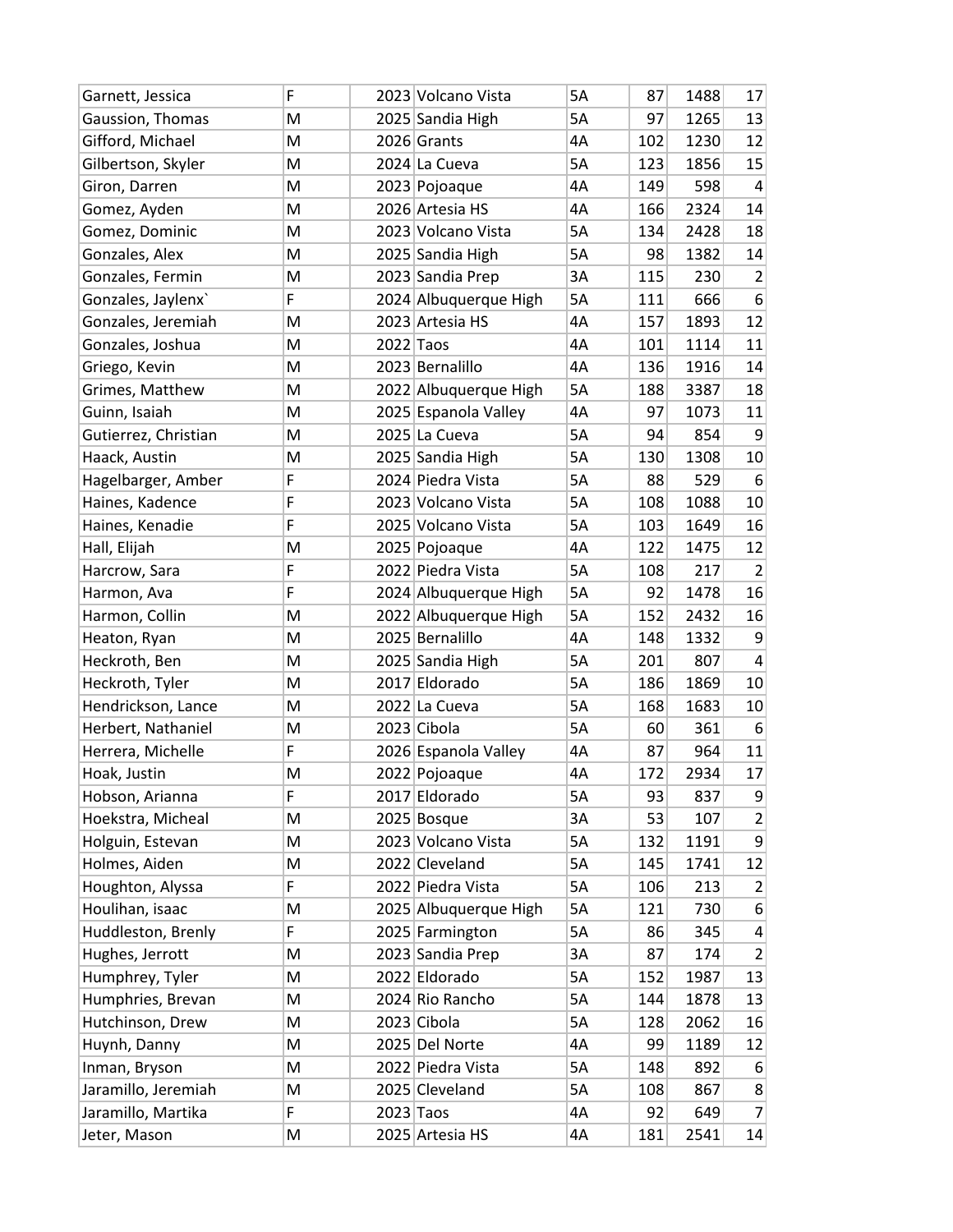| Jeter, Tyler       | M | 2022 Artesia HS       | 4A        | 213             | 2991 | 14               |
|--------------------|---|-----------------------|-----------|-----------------|------|------------------|
| Jiminez, Gabriel   | M | 2022 Del Norte        | 4A        | 120             | 1325 | 11               |
| John, Justyna      | F | 2023 Del Norte        | 4A        | 78              | 390  | 5                |
| Johnson, Dilana    | F | 2023 Cibola           | 5A        | 93              | 562  | $6 \overline{6}$ |
| Johnson, Jaylen    | M | 2025 Del Norte        | 4A        | 145             | 2329 | 16               |
| Johnson, Jordan    | M | 2022 Sandia High      | 5A        | 91              | 1372 | 15               |
| Joshlin, Bryce     | M | 2023 Piedra Vista     | 5A        | 110             | 221  | $\overline{2}$   |
| Judd, Khadijah     | F | 2023 Albuquerque High | 5A        | 108             | 432  | $\overline{4}$   |
| Keenon, Rhiannon   | F | 2017 Eldorado         | 5A        | 111             | 1672 | 15               |
| Kelsey, Kamryn     | F | 2023 Artesia HS       | 4A        | 158             | 2223 | 14               |
| Kent, Alessia      | F | 2025 Sandia High      | 5A        | 83              | 919  | 11               |
| Khan, Andre        | M | 2022 Bosque           | 3A        | 116             | 701  | $6 \overline{6}$ |
| King, Keller       | M | 2022 Volcano Vista    | 5A        | 157             | 2827 | 18               |
| Kingsbury, Abigail | F | 2022 East Mountain    | 3A        | 144             | 2016 | 14               |
| Kitchens, Emma     | F | 2024 Pojoaque         | 4A        | 134             | 1743 | 13               |
| Klinger, Amanda    | F | 2023 Bosque           | 3A        | 122             | 737  | $6 \overline{6}$ |
| Kniepkamp, Paydon  | M | 2022 Artesia HS       | 4A        | 144             | 1735 | 12               |
| Kosel, Brandon     | M | 2023 La Cueva         | 5A        | 161             | 1288 | 8                |
| Kulek, Andrew      | M | 2022 Eldorado         | 5A        | 111             | 893  | 8                |
| Lange, Christopher | M | 2023 Grants           | 4A        | 58              | 117  | $\overline{2}$   |
| Latoma, Melayuh    | F | 2025 Bernalillo       | 4A        | 96              | 867  | $\mathsf g$      |
| Latoma, RaeAnne    | F | 2024 Bernalillo       | 4A        | 80              | 725  | 9                |
| Lauckner, Braxton  | M | 2025 Volcano Vista    | 5A        | 111             | 666  | 6                |
| Lavoie, Jayden     | M | 2022 La Cueva         | 5A        | 172             | 2070 | 12               |
| Lee, Elijah        | M | 2022 Farmington       | 5A        | 109             | 218  | $\overline{2}$   |
| Lefebre, Xavier    | M | 2023 Piedra Vista     | 5A        | 87              | 351  | $\overline{4}$   |
| Lewis, Lillynn     | F | 2022 Artesia HS       | 4A        | 148             | 1778 | 12               |
| Lopez, Ameerah     | F | 2024 Albuquerque High | 5A        | 93              | 1124 | 12               |
| Lopez, Ayden       | M | 2022 Volcano Vista    | 5A        | 187             | 2993 | 16               |
| Lopez, D'Anna      | F | 2017 Eldorado         | 5A        | 117             | 1640 | 14               |
| Lopez, Dylan       | M | 2024 Volcano Vista    | <b>5A</b> | 155             | 2651 | 17               |
| Lopez, Jeremiah    | M | 2024 Pojoaque         | 4A        | 102             | 1635 | 16               |
| Lopez, Michael     | M | 2023 La Cueva         | 5A        | 116             | 928  | 8 <sup>°</sup>   |
| Loustaunau, Samuel | M | 2022 La Cueva         | 5A        | 157             | 1889 | 12               |
| Loza, Ana          | F | 2022 Artesia HS       | 4A        | 141             | 1418 | 10               |
| Lucero, Justin     | M | 2023 Cibola           | 5A        | 118             | 1779 | 15               |
| Lucil, Julian      | M | 2025 Bosque           | 3A        | 90 <sup>°</sup> | 180  | $\overline{2}$   |
| Lucil, Luke        | M | 2025 Bosque           | 3A        | 77              | 154  | $\overline{2}$   |
| Lujan, Janae       | F | 2024 Pojoaque         | 4A        | 114             | 1838 | 16               |
| Lujan, Jordan      | F | 2024 Pojoaque         | 4A        | 122             | 1961 | 16               |
| Lujan, Raymond     | M | 2022 Espanola Valley  | 4А        | 154             | 1544 | 10               |
| Mackay, Teagan     | F | 2023 Cleveland        | 5A        | 148             | 2075 | 14               |
| Madrid, Abel       | M | 2023 Silver City      | 4A        | 125             | 503  | $\overline{4}$   |
| Maestas, Adrien    | M | 2025 Sandia High      | 5A        | 128             | 1285 | 10               |
| Maestas, Chris     | M | 2022 Rio Rancho       | 5A        | 135             | 2170 | 16               |
| Magee, Daniel      | M | 2025 Cleveland        | 5A        | 95              | 1054 | 11               |
| Mahoney, Jack      | M | 2022 Bosque           | 3A        | 103             | 413  | 4                |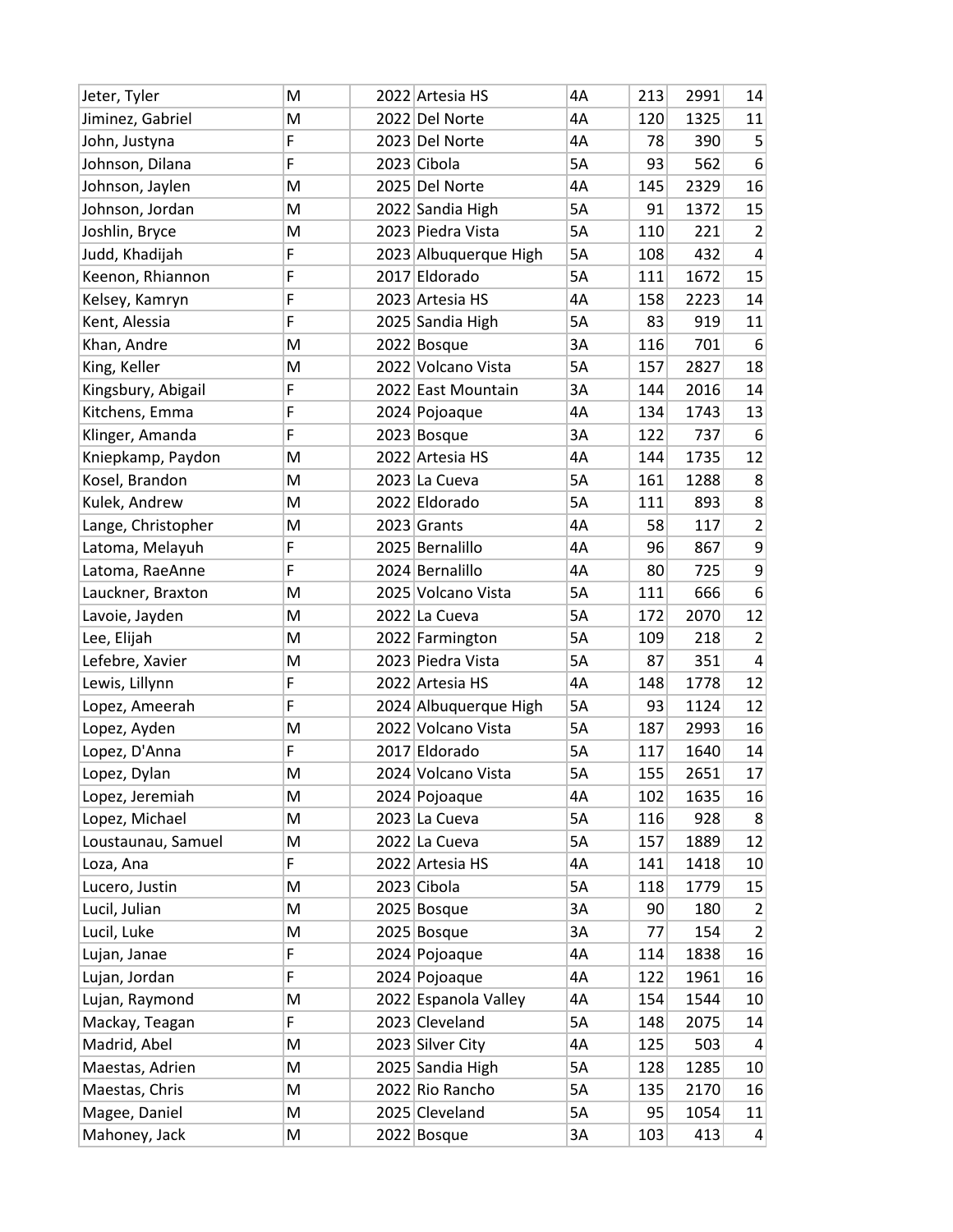| Maisano, Ethan           | M | 2023 Sandia High      | 5A        | 140 | 561  | 4                |
|--------------------------|---|-----------------------|-----------|-----|------|------------------|
| Malone, Virginia         | F | 2022 Piedra Vista     | 5A        | 92  | 185  | $\overline{2}$   |
| Mann, Elijah             | M | 2023 Bosque           | 3A        | 132 | 529  | $\pmb{4}$        |
| Mannal, Benjamin         | M | 2022 Sandia Prep      | 3A        | 107 | 862  | 8                |
| Manzanares, Mac          | M | 2022 Sandia Prep      | 3A        | 122 | 245  | $\overline{2}$   |
| Mares, Mathias           | M | 2022 Pojoaque         | 4A        | 140 | 1972 | 14               |
| Marquez, Isaiah          | M | 2022 Albuquerque High | 5A        | 176 | 3170 | 18               |
| Marquez, Matthew         | M | 2024 Albuquerque High | 5A        | 147 | 2507 | 17               |
| Marrujo, Esai            | M | 2023 Cleveland        | <b>5A</b> | 139 | 1951 | 14               |
| Martin, Caleb            | M | 2022 East Mountain    | 3A        | 140 | 1407 | 10               |
| Martin, Chazi            | M | 2022 East Mountain    | 3A        | 164 | 2305 | 14               |
| Martin, Claudio          | M | 2024 Sandia Prep      | 3A        | 115 | 231  | $\overline{2}$   |
| Martinez, Angelo         | M | 2023 Albuquerque High | 5A        | 182 | 3285 | 18               |
| Martinez, Anthony        | M | $2022$ Taos           | 4A        | 154 | 2157 | 14               |
| Martinez, Catalina       | F | 2024 Albuquerque High | 5A        | 114 | 1264 | 11               |
| Martinez, Dante          | M | 2025 Taos             | 4A        | 116 | 1166 | 10               |
| Martinez, Tessa          | F | 2024 Pojoaque         | 4A        | 129 | 1809 | 14               |
| Martinez, Tiana          | F | 2023 Pojoaque         | 4A        | 85  | 1023 | 12               |
| Matthies, Land           | M | 2023 Manzano          | 5A        | 194 | 3110 | 16               |
| Mayhew, Rachel           | F | 2025 Volcano Vista    | 5A        | 99  | 1398 | 14               |
| McCall, Connor           | M | 2022 East Mountain    | 3A        | 119 | 1786 | 15               |
| McIntire, Brent          | M | 2026 Artesia HS       | 4A        | 148 | 2079 | 14               |
| Medina, Alberto          | M | 2024 Rio Rancho       | 5A        | 150 | 905  | 6                |
| Medina, Jerimiah         | M | 2024 Bernalillo       | 4A        | 123 | 741  | $6 \overline{6}$ |
| Medina, Mia              | F | 2026 Rio Rancho       | 5A        | 120 | 2160 | 18               |
| Minter, Damarion         | M | 2025 Albuquerque High | 5A        | 105 | 421  | $\overline{4}$   |
| Mirabal, Jordan          | F | 2023 Taos             | 4A        | 102 | 1230 | 12               |
| Mirabal, Sharon          | F | 2022 Grants           | 4A        | 145 | 871  | 6                |
| Mitchell-Armstrong, Kira | F | 2026 Taos             | 4A        | 99  | 1394 | 14               |
| Mohammed, Giovaonnie     | M | $2024$ Taos           | 4A        | 113 | 1020 | 9                |
| Monfils, Shelbi          | F | 2022 Piedra Vista     | 5A        | 159 | 639  | $\overline{4}$   |
| Montoya, Dominic         | M | 2022 Cibola           | 5A        | 115 | 692  | 6                |
| Montoya, Lauren          | F | 2024 Pojoaque         | 4A        | 107 | 1503 | 14               |
| Montoya, Mateo           | M | 2023 Manzano          | 5A        | 155 | 2480 | 16               |
| Montoya, Miguel          | M | 2023 Manzano          | 5A        | 168 | 2690 | 16               |
| Morgan, Calvin           | M | 2024 La Cueva         | 5A        | 130 | 1045 | 8                |
| Morgan, lan              | M | 2024 Rio Rancho       | 5A        | 106 | 1495 | 14               |
| Moya, Avery              | F | 2025 Sandia Prep      | 3A        | 77  | 154  | $\overline{2}$   |
| Mulder, Gillian          | F | 2023 Volcano Vista    | 5A        | 168 | 3041 | 18               |
| Muller, Shane            | M | 2026 Cleveland        | 5A        | 164 | 2141 | 13               |
| Munoz, Avery             | M | 2024 Albuquerque High | 5A        | 138 | 552  | 4                |
| Murph, Hagen             | M | 2025 Artesia HS       | 4A        | 138 | 1936 | 14               |
| Murphy, Monique          | F | 2025 Volcano Vista    | 5A        | 93  | 1209 | 13               |
| Nail, Nathan             | M | 2022 East Mountain    | 3A        | 117 | 1769 | 15               |
| Nailon, Autumn           | F | 2023 Artesia HS       | 4A        | 90  | 1086 | 12               |
| Nations, James           | M | 2025 Sandia High      | 5A        | 119 | 1195 | 10               |
| Nelson, Brian            | M | 2023 Pojoaque         | 4A        | 150 | 2107 | 14               |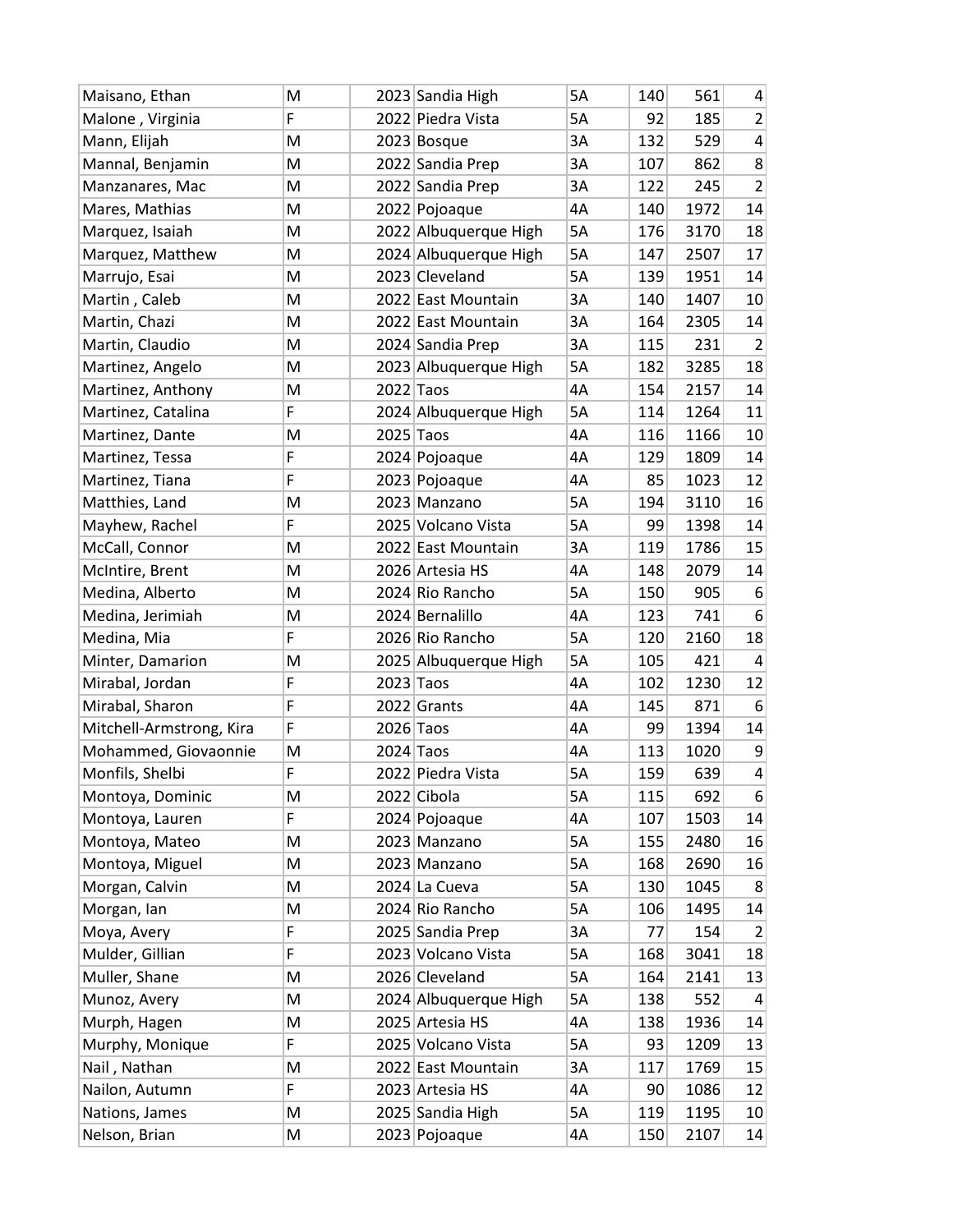| Neubert, Richie     | M | 2023 Cibola           | 5A | 131 | 1837 | 14               |
|---------------------|---|-----------------------|----|-----|------|------------------|
| Newlon, Michael     | M | 2022 Farmington       | 5A | 121 | 731  | $6 \overline{6}$ |
| Nez, Tamia          | F | 2024 Albuquerque High | 5A | 127 | 1790 | 14               |
| Orquiz, Jaiden      | M | 2025 Artesia HS       | 4A | 112 | 1568 | 14               |
| Ortega, Thomas      | M | 2023 Albuquerque High | 5A | 128 | 1282 | 10               |
| Pacheco, Talyn      | M | 2026 Artesia HS       | 4A | 140 | 1968 | 14               |
| Pankretz, Kyle      | M | 2024 Volcano Vista    | 5A | 86  | 602  | $\overline{7}$   |
| Pascetti, Giovanni  | M | 2023 Sandia Prep      | 3A | 78  | 157  | $\overline{2}$   |
| Pena, Tse Whang     | M | 2022 Pojoaque         | 4A | 158 | 1582 | 10               |
| Perez, Gabi         | F | 2023 Bosque           | 3A | 81  | 162  | $\overline{2}$   |
| Perez, Kristofer    | M | 2025 Taos             | 4A | 81  | 892  | 11               |
| Petersen, Andrew    | M | 2017 Eldorado         | 5A | 157 | 628  | 4                |
| Pier, Rider         | M | 2023 Sandia High      | 5A | 134 | 404  | 3                |
| Pohl, Chris         | M | 2022 Albuquerque High | 5A | 165 | 2984 | 18               |
| Porras, Marisol     | F | 2022 Sandia High      | 5A | 108 | 1632 | 15               |
| Quintana, Isabelle  | F | 2022 Volcano Vista    | 5A | 99  | 1190 | 12               |
| Ramirez, Ryan       | M | 2022 Grants           | 4A | 100 | 1005 | 10               |
| Randal, Keegan      | M | 2023 Eldorado         | 5A | 103 | 935  | 9                |
| Rangel, Zia         | F | 2023 Taos             | 4A | 109 | 1318 | 12               |
| Ratey, Cameron      | M | 2025 Cleveland        | 5A | 96  | 1352 | 14               |
| Ray, Cibian         | M | 2024 Grants           | 4A | 148 | 1188 | 8                |
| Reyes, Gabriel      | M | 2024 Cleveland        | 5A | 167 | 2004 | 12               |
| Reyes, Roberto      | M | 2022 Silver City      | 4A | 113 | 227  | $\overline{2}$   |
| Rivas, Dylan        | M | 2022 Sandia High      | 5A | 170 | 1706 | 10               |
| Rivera, Marco       | M | $2022$ Taos           | 4A | 90  | 725  | 8                |
| Rivera, Gabrielle   | F | 2025 Robertson        | 3A | 116 | 699  | $6\,$            |
| Robb, Archie        | M | 2022 Cibola           | 5A | 191 | 383  | $\overline{2}$   |
| Roberts, Aidan      | M | 2023 Cibola           | 5A | 97  | 1662 | 17               |
| Rocco, Kate         | F | 2022 East Mountain    | 3A | 111 | 1780 | 16               |
| Rodriguez, Nicholas | M | 2023 Pojoaque         | 4A | 141 | 1976 | 14               |
| Rogers, Areena      | F | 2026 Silver City      | 4A | 139 | 556  | $\overline{4}$   |
| Romero, Alex        | M | 2023 Bosque           | 3A | 80  | 323  | $\vert$          |
| Romero, Derick      | M | 2023 Cleveland        | 5A | 179 | 3234 | 18               |
| Romero, Donovan     | M | 2023 Cleveland        | 5A | 158 | 2687 | 17               |
| Romero, Juan        | M | 2022 Sandia High      | 5A | 184 | 2948 | 16               |
| Romine, Tyler       | M | 2026 Artesia HS       | 4A | 188 | 2645 | 14               |
| Rosenbaum, Michael  | M | 2022 Sandia Prep      | 3A | 101 | 203  | 2                |
| Ross, Reid          | M | 2024 Rio Rancho       | 5A | 153 | 2150 | 14               |
| Roybal, Caleb       | M | 2023 Pojoaque         | 4A | 156 | 2810 | 18               |
| Rusk, James         | M | 2025 Farmington       | 5A | 83  | 334  | $\overline{4}$   |
| Ruybal, Luke        | M | 2022 Bosque           | 3A | 119 | 479  | 4                |
| Salazar, Jose       | M | 2022 Pojoaque         | 4A | 119 | 1196 | 10               |
| Salazar, Landon     | M | 2023 La Cueva         | 5A | 127 | 2044 | 16               |
| Salazar, Leandro    | M | 2025 Espanola Valley  | 4A | 102 | 1235 | 12               |
| Salgado, Sebastian  | M | 2023 Del Norte        | 4A | 151 | 1516 | 10               |
| Samaniego, Emillio  | M | 2025 Espanola Valley  | 4А | 153 | 1531 | 10               |
| Samaniego, Ricco    | M | 2025 Espanola Valley  | 4A | 127 | 1530 | 12               |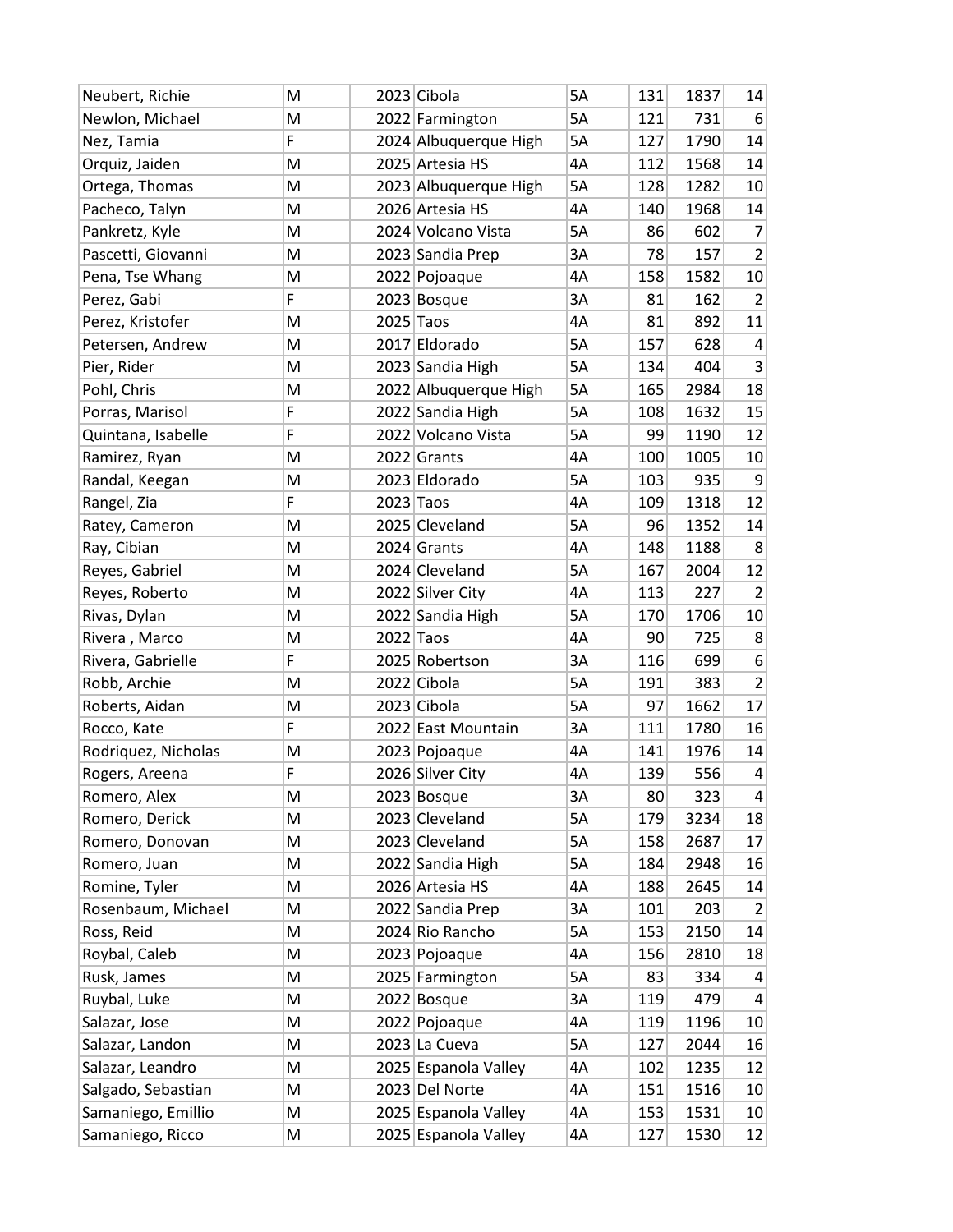| Sandoval, Aaron     | M | 2024 Albuquerque High | 5A | 128 | 2317 | 18               |
|---------------------|---|-----------------------|----|-----|------|------------------|
| Sandoval, David     | M | 2023 Espanola Valley  | 4A | 140 | 1542 | 11               |
| Sandoval, Martin    | M | 2025 Manzano          | 5A | 98  | 1177 | 12               |
| Sandoval, Nicholas  | M | 2025 Espanola Valley  | 4A | 112 | 1345 | 12               |
| Sapien, Francisco   | M | 2024 Albuquerque High | 5A | 148 | 2076 | 14               |
| Schatzman, Timothy  | M | 2022 Sandia Prep      | 3A | 92  | 369  | 4                |
| Schroeder, Felix    | M | 2023 Bosque           | 3A | 124 | 498  | $\overline{4}$   |
| Seiler, Naomi       | F | 2025 Volcano Vista    | 5A | 117 | 1878 | 16               |
| Shetterly, Riley    | F | 2025 Artesia HS       | 4A | 101 | 203  | $\overline{2}$   |
| Shores, Lexi        | F | 2017 Eldorado         | 5A | 92  | 1472 | 16               |
| Sisneros, Max       | M | 2022 East Mountain    | 3A | 98  | 1083 | 11               |
| Smith, Alex         | M | 2025 Cleveland        | 5A | 95  | 1330 | 14               |
| Sokoloff, Aaron     | M | 2023 Manzano          | 5A | 143 | 1725 | 12               |
| Sotelo, Santiago    | M | 2025 Albuquerque High | 5A | 108 | 864  | 8                |
| Spencer, Henry      | M | 2024 Volcano Vista    | 5A | 93  | 186  | $\overline{2}$   |
| Stafford, Aidan     | M | 2024 East Mountain    | 3A | 87  | 1405 | 16               |
| Stafford, Julia     | F | 2023 East Mountain    | 3A | 83  | 919  | 11               |
| Stafford, Lucas     | M | 2022 East Mountain    | 3A | 101 | 1618 | 16               |
| Stewart, Tyler      | M | 2025 Volcano Vista    | 5A | 98  | 1176 | 12               |
| Stowell, Zander     | M | 2025 Manzano          | 5A | 117 | 1175 | 10               |
| Stuart, Nolan       | M | 2023 Eldorado         | 5A | 97  | 1169 | 12               |
| Suazo, Andres       | M | 2025 Bernalillo       | 4Α | 126 | 1902 | 15               |
| Suazo, Gabriel      | M | 2024 Bernalillo       | 4A | 120 | 722  | $6 \overline{6}$ |
| Tall Bear, Victoria | F | 2023 Cibola           | 5A | 98  | 296  | $\overline{3}$   |
| Tapia, Joshua       | M | 2023 Volcano Vista    | 5A | 124 | 496  | $\overline{4}$   |
| Thalman, TJ         | M | 2022 Artesia HS       | 4A | 200 | 2801 | 14               |
| Thompson, Alex      | M | 2024 Rio Rancho       | 5A | 160 | 2882 | 18               |
| Thompson, Sean      | M | 2017 Eldorado         | 5A | 134 | 403  | 3                |
| Thuma, Trevor       | M | 2023 Sandia High      | 5A | 102 | 1235 | 12               |
| Tidmore, Justice    | M | 2025 Manzano          | 5A | 182 | 2915 | 16               |
| Tsikewa, Camion     | M | 2025 Volcano Vista    | 5A | 108 | 1301 | 12               |
| Turpish, Tenley     | F | 2022 Albuquerque High | 5A | 94  | 1230 | 13               |
| Ulibarri, Jaden     | M | 2023 Manzano          | 5A | 154 | 2473 | 16               |
| Urioste, Ashley     | F | 2024 Grants           | 4A | 72  | 581  | 8                |
| Valdez, Abdi        | M | 2025 Piedra Vista     | 5A | 101 | 202  | $\overline{2}$   |
| Valdez, Analisa     | F | 2022 Robertson        | 3A | 76  | 457  | 6                |
| Valdez, Danielle    | F | 2022 Albuquerque High | 5A | 122 | 979  | 8                |
| Valentino, Ixchel   | F | 2025 East Mountain    | 3A | 102 | 512  | $\mathsf{5}$     |
| Valenzuela, Yasmin  | F | 2022 Albuquerque High | 5A | 91  | 730  | 8                |
| Vanderlip, Aubrey   | F | 2025 Del Norte        | 4A | 143 | 2589 | 18               |
| Vanwinkle, Quentin  | M | 2022 Volcano Vista    | 5A | 151 | 2718 | 18               |
| Velez, Gabriel      | M | 2017 Eldorado         | 5A | 173 | 2949 | 17               |
| Velez, Nathan       | M | 2017 Eldorado         | 5A | 171 | 3079 | 18               |
| Vigil, Clinton      | M | 2023 Piedra Vista     | 5A | 147 | 295  | $\overline{2}$   |
| Vigil, Abran        | M | 2025 Albuquerque High | 5A | 155 | 1245 | 8                |
| Vigil, Ashlynn      | F | $2022$ Taos           | 4A | 116 | 1169 | 10               |
| Vigil, Christopher  | M | 2022 Espanola Valley  | 4A | 128 | 256  | $\left  \right $ |